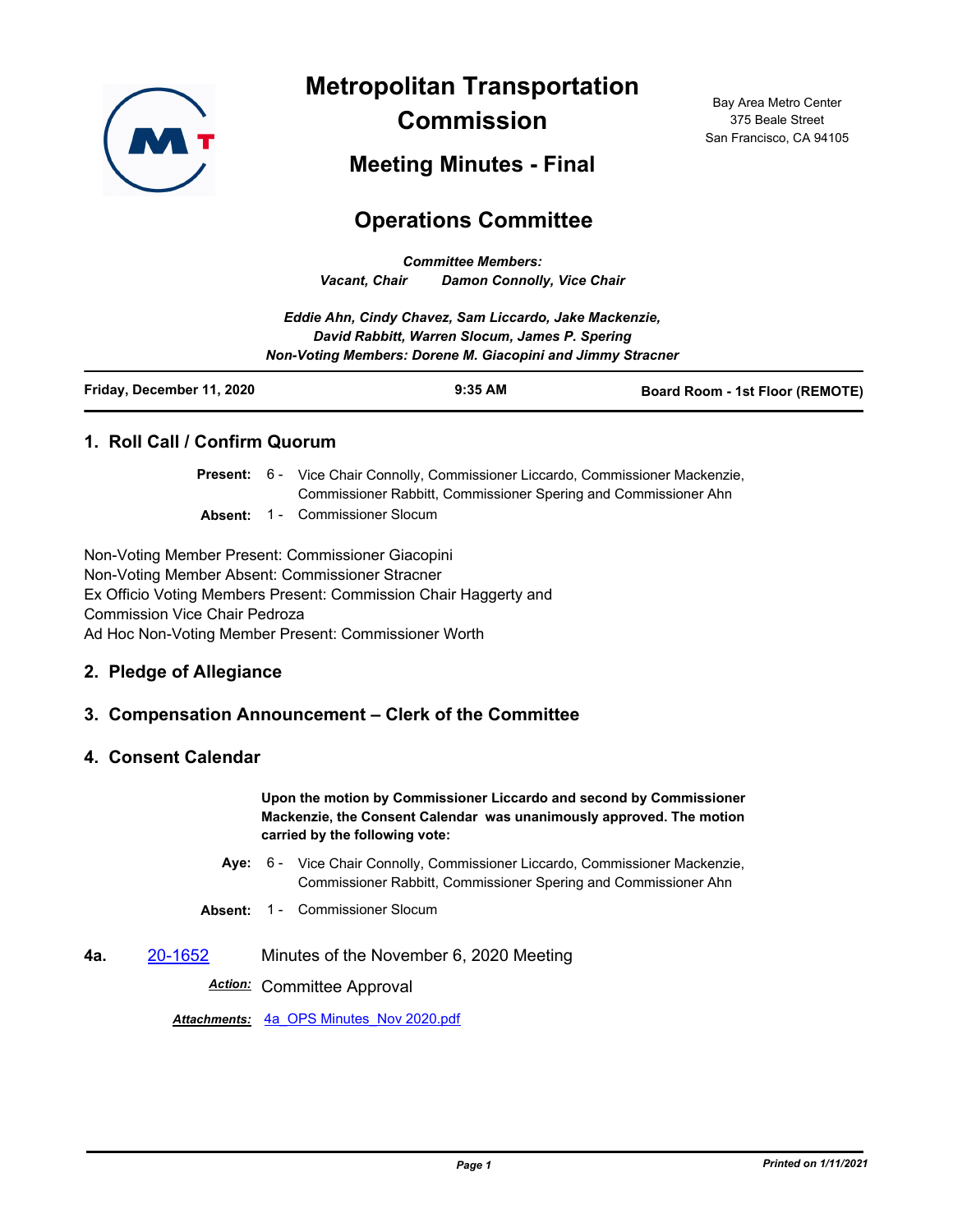| 4b. | 20-1653      | Contract - Freeway Service Patrol Towing Services on Beat 19: Lima<br>Towing and Transportation Inc. (\$3,290,000)                                                              |  |
|-----|--------------|---------------------------------------------------------------------------------------------------------------------------------------------------------------------------------|--|
|     |              | <b>Action:</b> Committee Approval                                                                                                                                               |  |
|     |              | <b>Presenter:</b> Giovanni DiFabio                                                                                                                                              |  |
|     |              | <b>Attachments: 4b Contract Freeway Service Patrol Lima Towing.pdf</b>                                                                                                          |  |
| 4c. | 20-1654      | Contract - Innovative Deployments to Enhance Arterials Shared Automated<br>Vehicles (IDEA SAV) Program Technical Advisory Services - Cambridge<br>Systematics, Inc. (\$267,025) |  |
|     |              | <b>Action:</b> Committee Approval                                                                                                                                               |  |
|     |              | <b>Presenter:</b> Robert Rich                                                                                                                                                   |  |
|     |              | Attachments: 4c Contract Tech Advisor IDEA SAV Program - Cambridge<br><b>Systematics.pdf</b>                                                                                    |  |
| 4d. | 20-1655      | Contract Amendment - Business Case for the Regional Transit Mapping<br>and Wayfinding Project: Steer Davies & Gleave Inc. (\$70,000)                                            |  |
|     |              | <b>Action:</b> Committee Approval                                                                                                                                               |  |
|     |              | Presenter: Jay Stagi                                                                                                                                                            |  |
|     |              | <b>Attachments: 4d Contract Amendment Steer Business Case.pdf</b>                                                                                                               |  |
| 4e. | 20-1657      | First Quarter MTC Service Authority for Freeways and Expressways<br>(SAFE) Financial Statements September 2020                                                                  |  |
|     |              | Action: Information                                                                                                                                                             |  |
|     |              | <b>Presenter:</b> Raymond Woo                                                                                                                                                   |  |
|     |              | Attachments: 4e 1st Qtr SAFE Finanical Statements FY21.pdf                                                                                                                      |  |
| 4f. | 20-1658      | Contract Amendment: Iteris, Inc. - 511 and Express Lanes Operational<br>Services (\$405,000)                                                                                    |  |
|     |              | Action: Committee Approval                                                                                                                                                      |  |
|     |              | Presenter: Derrick Fesler                                                                                                                                                       |  |
|     | Attachments: | 4f Contract Amendment Iteris 511 and Express Lanes Operational<br>Services.pdf                                                                                                  |  |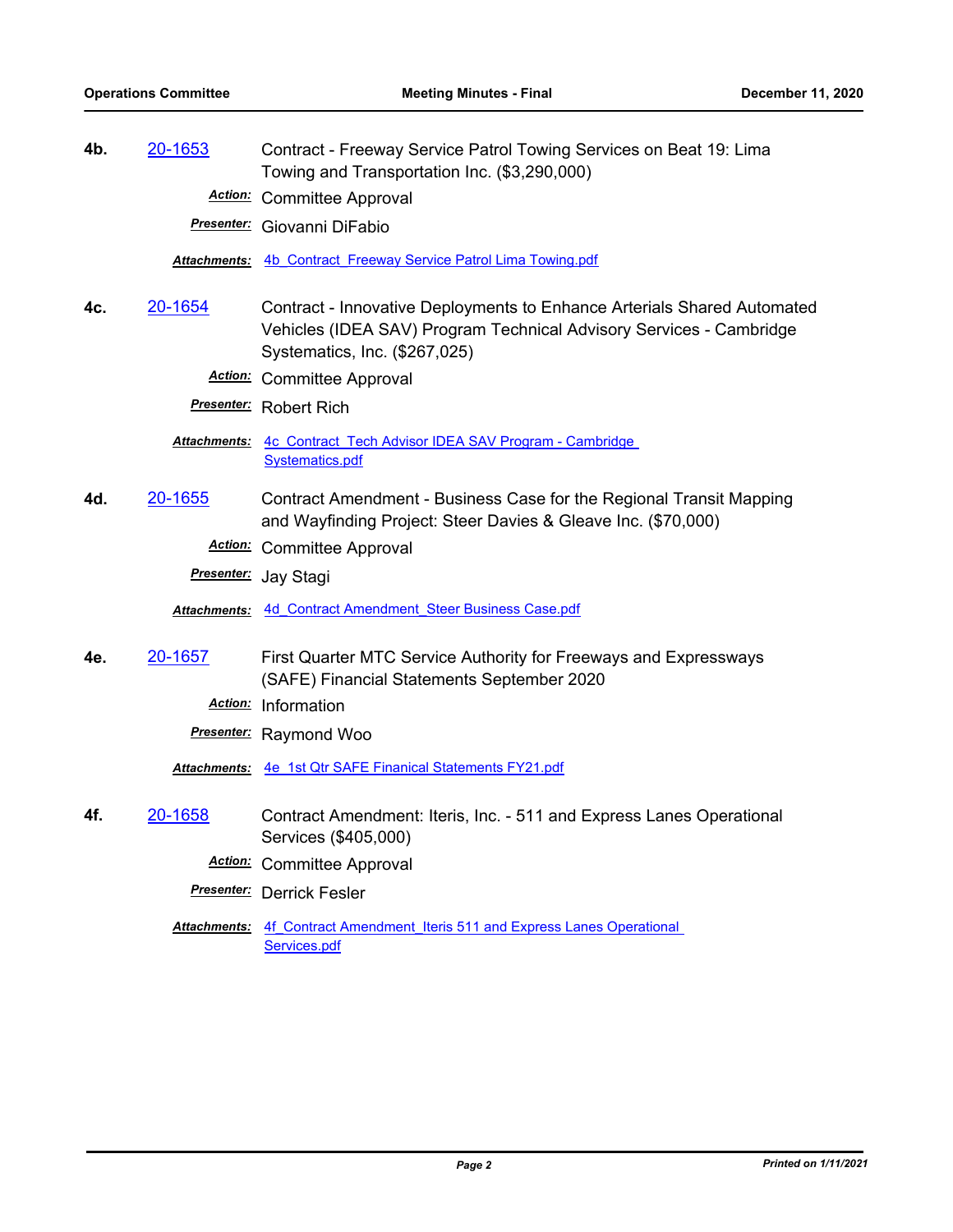- **4g.** [20-1694](http://mtc.legistar.com/gateway.aspx?m=l&id=/matter.aspx?key=21559) Consultant Bench: 2020 Electronic Payments Consultant Assistance Cycle 1 (Advanced Mobility Group, ARC Alternatives, Atkins North America Inc., Caribou Public Relations, Circlepoint, Clevor Consulting Group, ComputerAid Inc., eDemand Inc., Gannett Fleming Inc., HNTB, IBI Group, IMG Rebel Advisory Inc., Invoke Technologies, Jacobs Engineering Group Inc., Kimley-Horn and Associates Inc., KPMG LLP, MIG Inc., Milligan Partners LLC, Polytechnic Marketing, Resource Development Associates, Silicon Transportation Consultants, TransSIGHT, Virginkar & Associates, WSP USA Inc.)
	- *Action:* Committee Approval

*Presenter:* Maureen Devlin

*Attachments:* [4g\\_2020 EPS Consultant Assistance Bench.pdf](http://mtc.legistar.com/gateway.aspx?M=F&ID=f29d9369-1692-4a3d-8fdd-2089f971941f.pdf)

**4h.** [20-1716](http://mtc.legistar.com/gateway.aspx?m=l&id=/matter.aspx?key=21581) Clipper® Contract Change Order - Clipper START Expansion: Cubic Transportation Systems, Inc. (Cubic) (\$420,000)

*Action:* Committee Approval

*Presenter:* Lysa Hale

*Attachments:* [4h\\_Change Order - Cubic Transportation Systems.pdf](http://mtc.legistar.com/gateway.aspx?M=F&ID=c9aeed7e-dad2-4ae4-b7a3-a20d7a9f2829.pdf)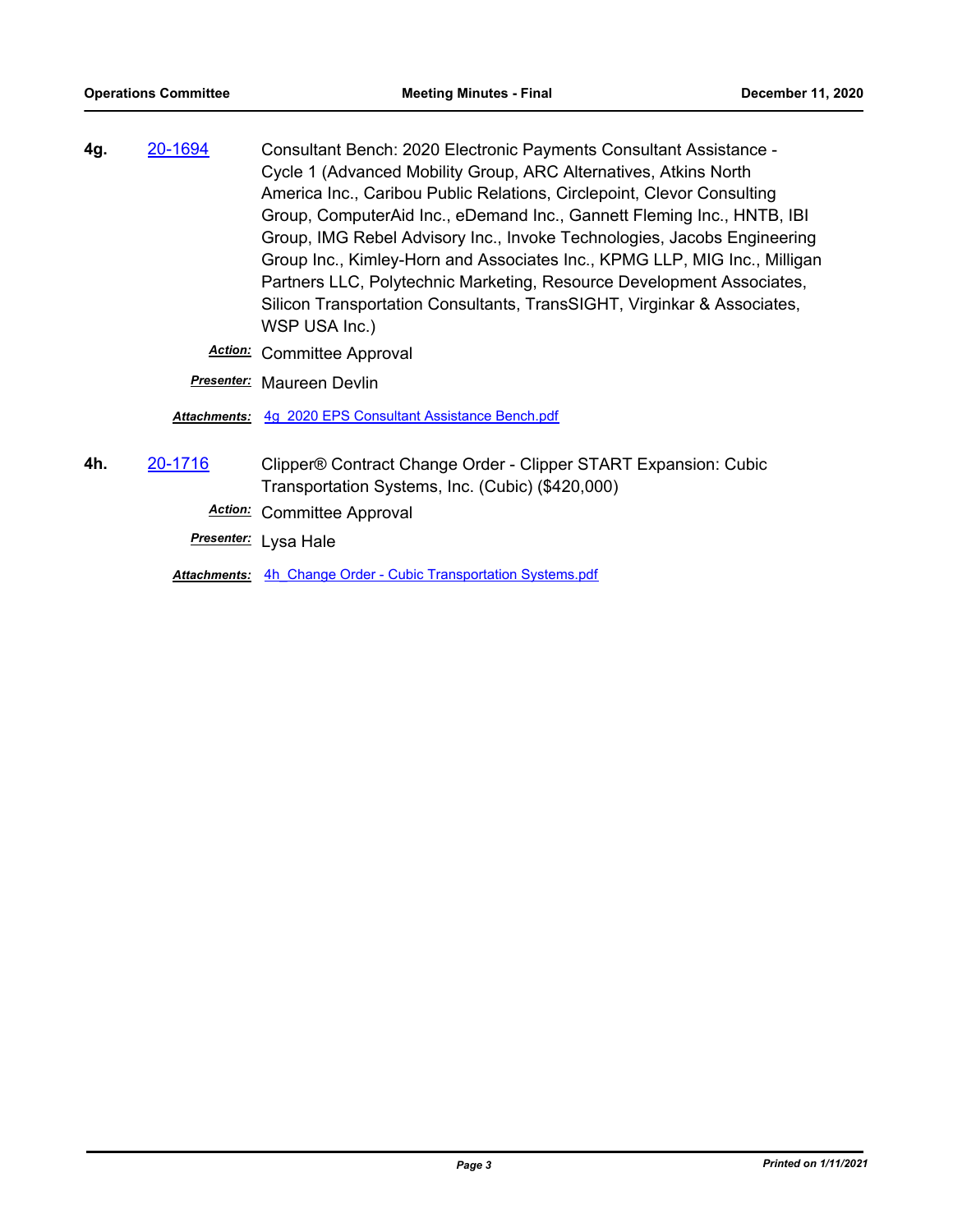# **5. Approval**

**5a.** [20-1695](http://mtc.legistar.com/gateway.aspx?m=l&id=/matter.aspx?key=21560) Next Generation Clipper® (C2) System Integrator Contract Change Order - Next Generation Clipper System Integration with Bay Area Rapid Transit (BART) and San Francisco Municipal Transportation Agency (SFMTA) with Exercise of Open Payments Option: Cubic Transportation Systems, Inc. (Cubic) (\$13,600,000)

> Request for approval of a Change Order to (1) implement the Tri Reader 4 (TR4), Cubic's next-generation Clipper card reader, on BART and SFMTA equipment and (2) exercise the Open Payments Option to implement system-wide open payments.

- *Action:* Commission Approval
- *Presenter:* Jason Weinstein

#### Attachments: 8a - 20-1695 - Change Order Cubic.pdf

**Upon the motion by Commissioner Spering and second by Commissioner Liccardo, the Next Generation Clipper® System Integrator Contract Change Order - Next Generation Clipper System Integration with Bay Area Rapid Transit and San Francisco Municipal Transportation Agency with Exercise of Open Payments Option: Cubic Transportation Systems, Inc. (\$13,600,000) was unanimously approved. The motion carried by the following vote:**

- Aye: 6 Vice Chair Connolly, Commissioner Liccardo, Commissioner Mackenzie, Commissioner Rabbitt, Commissioner Spering and Commissioner Ahn
- **Absent:** 1 Commissioner Slocum

#### **6. Information**

**6a.** [20-1659](http://mtc.legistar.com/gateway.aspx?m=l&id=/matter.aspx?key=21524) Bay Area Express Lanes Strategic Plan - Strategic Investment Principles

Staff proposes investment principles based on regional goals as part of the Bay Area Express Lanes Strategic Plan. MTC may use these principles to inform decisions related to future competitive funding opportunities.

- *Action:* Information
- *Presenter:* Jim Macrae
- *Attachments:* [6a\\_Exp Lane Investment Principles.pdf](http://mtc.legistar.com/gateway.aspx?M=F&ID=12147763-f458-4bd5-95c6-e2f244c3394e.pdf)

Roland Lebrun spoke on this item.